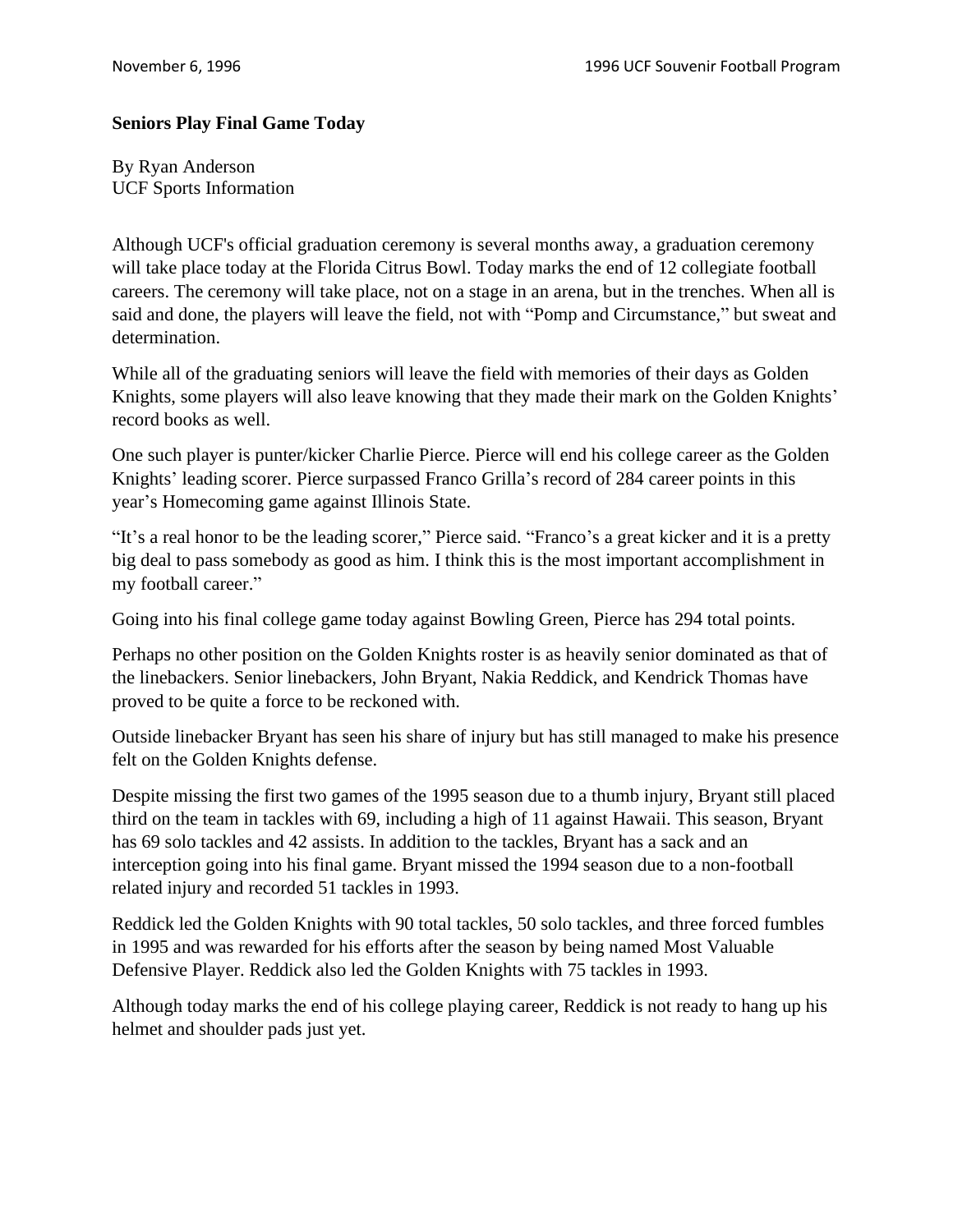"I've been playing football since I was 7, so going to the pros has always been a dream of mine," Reddick said. "But l just want to go out and do my best, and whatever happens, happens. I can't make someone draft me."

Middle linebacker, Thomas, joined the Golden Knights in 1994 after transferring from Syracuse University. Thomas made his presence felt almost immediately, recording 29 tackles in 1994. In 1995, Thomas was second on the team with 72 tackles despite missing part of the season due to an injury. Prior to this season, Thomas was named to the 1996 Butkus Award watch list, and was ranked as one of the best linebackers in Florida by *Florida Sports Magazine*.

During his time with the Black and Gold, Alex Galvez helped anchor the Golden Knights offensive line at guard and center. After starting at guard in 1995, Galvez proved his versatility by moving to starting center after Chris Wrenn went down with an injury.

Looking back on his college career, Galvez considers himself fortunate to have been a Golden Knight.

"It worked out for the best. When I was in high school, I always thought that I wanted to go to Boston College," Galvez said. "It looked like a good school and some of my teammates had gone there, but looking back it was good to go to school here."

Tarveres Tate, senior defensive tackle also made his mark on the Golden Knights.

After being redshirted in 1992, Tate made his presence felt early on by leading the team with three fumble recoveries. Tate was also a member of a defensive unit which set the school record for the fewest rushing yards allowed per game during his first season in 1993.

Tate's most memorable moment as a Golden Knight came against McNeese State in 1993. Tate recovered a fumble and returned it 74-yards. However, Tate was tackled before reaching the end zone. A fact some people won't let him live down.

"I took the ball down 74-yards and I didn't score. I got tackled at the four-yard-line. Everyone still picks on me all the time about that one," Tate said. "That was my most memorable moment just running with the ball again after switching over from tight end."

Chris Wrenn's contribution to the Golden Knights was versatility. Wrenn, played six different positions for the Golden Knights, in addition to playing on every special teams unit. Offensively, Wrenn has played guard, center, and fullback. Defensively, Wrenn has seen action at end linebacker, and tackle.

"It is not necessarily the path I would have chosen for myself to play so many positions, but, I'm glad to have had the opportunity to play," Wrenn said. "It might have been nice to concentrate on just one position for four years, but I've always been able to fill a position when asked."

Unfortunately, Wrenn was sidelined late in the season with a shoulder injury. Last season, Wrenn missed time due to a torn ACL. Despite missing parts of two seasons due to injuries, Wrenn still has many fond memories of his days with the Golden Knights.